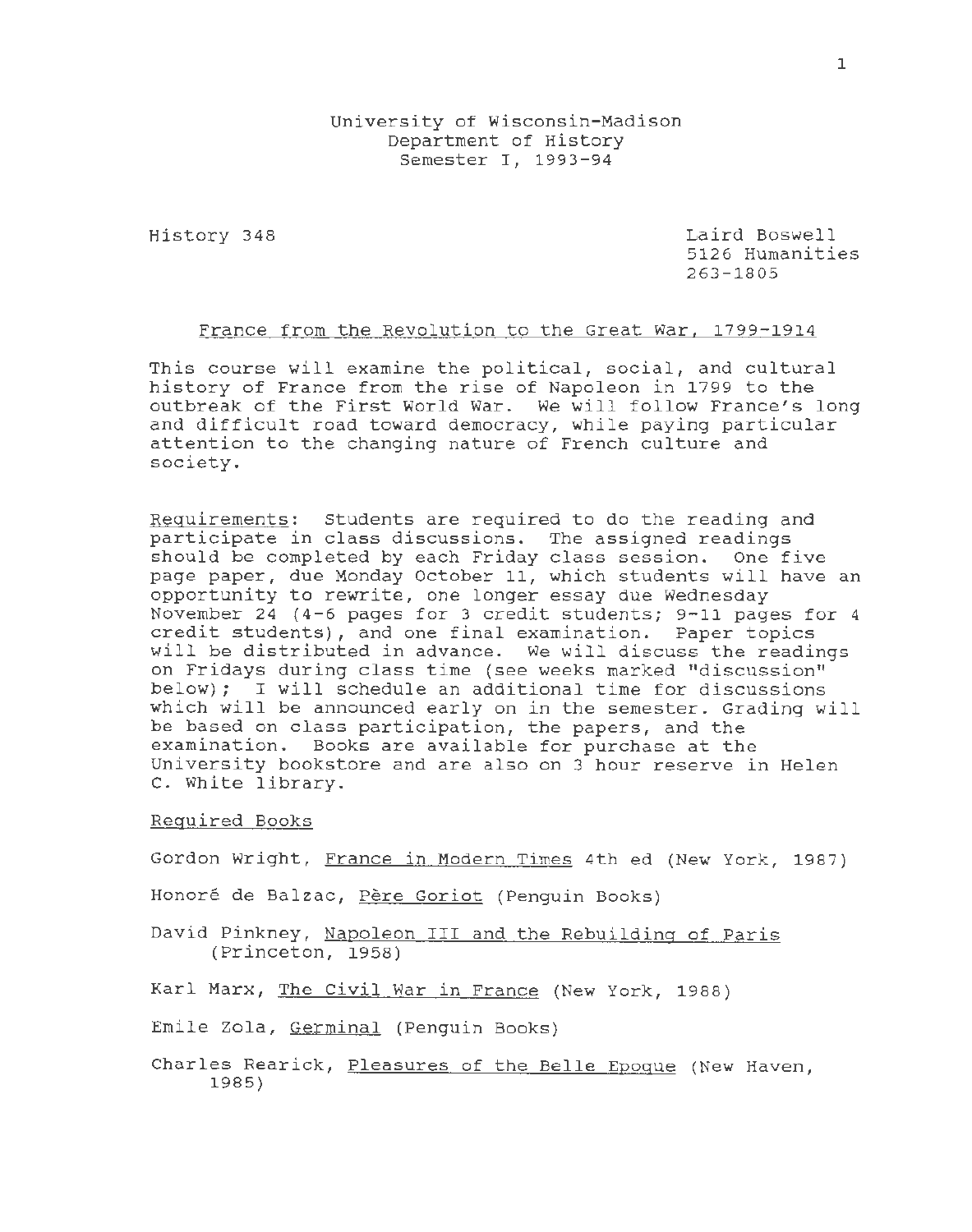- Mark Traugott, The French Worker. Autobiographies from the Early Industrial Era (Berkeley, 1993).
- Emile Guillaumin, The Life of a Simple Man (Hanover, N.H., 1982)

Week I. Introduction

Week 2. The Heritage of the Revolution

Labor Day

Reading: Gordon Wright, France in Modern Times, pp. 67- 82.

Week 3. Napoleon and the Restoration

Reading: Wright, pp. 95-111; begin Honore de Balzac, Pere Goriot

Week 4. The July Monarchy

Discussion: Balzac

Reading: Wright, pp. 111-128; Balzac, Père Goriot

Week 5. Revolution and Coup d'Etat, 1848-1852

Reading: Begin David Pinkney, Napoleon III and the Rebuilding of Paris; Wright, pp. 129-150.

Week 6. The War of 1870 and the Paris Commune

Discussion: Pinkney

Reading: David Pinkney, Napoleon III and the Rebuilding of Paris, pp. 3-74; 105-126; 210-221; Wright, pp. 129- 150.

Week 7. Rural Society and a Conservative Republic

Monday October 11. \*\*\* **5 page Paper Due in class** \*\*\* Discussion: Marx

Reading: Karl Marx, The Civil War in France, pp. 36-85.

Week 8. Politics under the Third Republic

Discussion: Guillaumin

Reading: Emile Guillaumin, The Life of a Simple Man, entire book; Wright, 211-241.